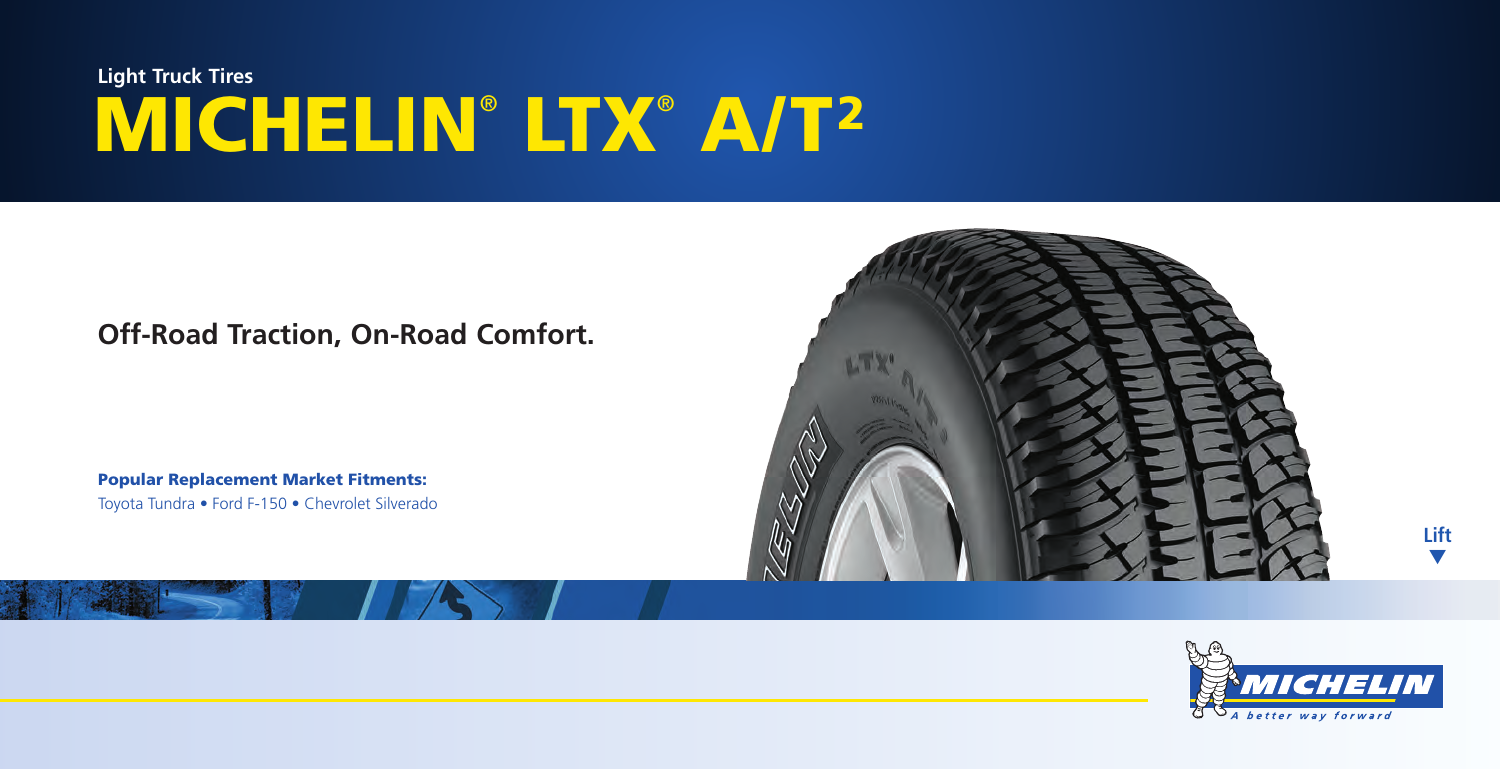## **MICHELIN**®  **LTX**®  **A/T2 Light Truck Tires**

**These Tires Provide Class-Leading**<sup>1</sup>  **Off-Road Traction and Durability With Uncompromising On-Road Comfort and Handling.**

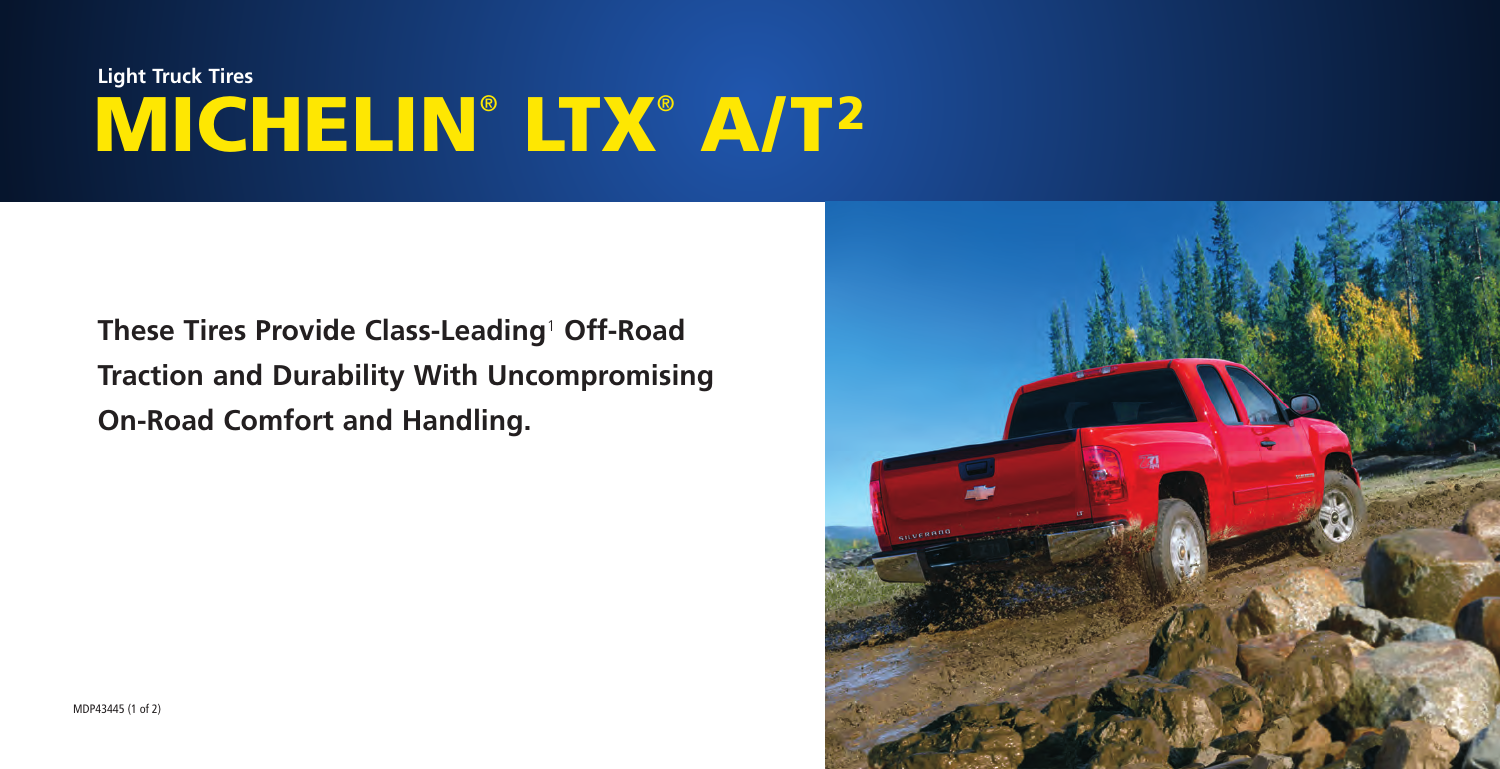#### **MICHELIN**®  **LTX**®  **A/T2**



**Superior Off-Road Traction.** MICHELIN® Biting Edges<sup>™</sup> — notched blocks in the tread pattern — dig into nearly any surface for better off-road traction on dirt, mud, gravel and wet grass.

## **A More Comfortable Ride than Leading Competitors.**<sup>2</sup>

MICHELIN® Comfort Control Technology™ uses computer-optimized design and precision manufacturing to offer greatly reduced vibrations and road noise.

Longest Tread Life<sup>3</sup> in Its Class.<sup>1</sup> The optimized contact patch shape, provided by MaxTouch Construction™, helps deliver exceptionally long tire life under the toughest conditions.

1 Based on comparisons against the leading competitors in the Recreational On-Road All-Terrain class. 2 Based on Michelin internal subjective comfort and noise test results versus Bridgestone® Dueler™ A/T Revo and Goodyear® Wrangler® SA tires. 3 Based on third-party wear test results versus the Bridgestone® Dueler™ A/T Revo and Goodyear® Wrangler® SA tires.